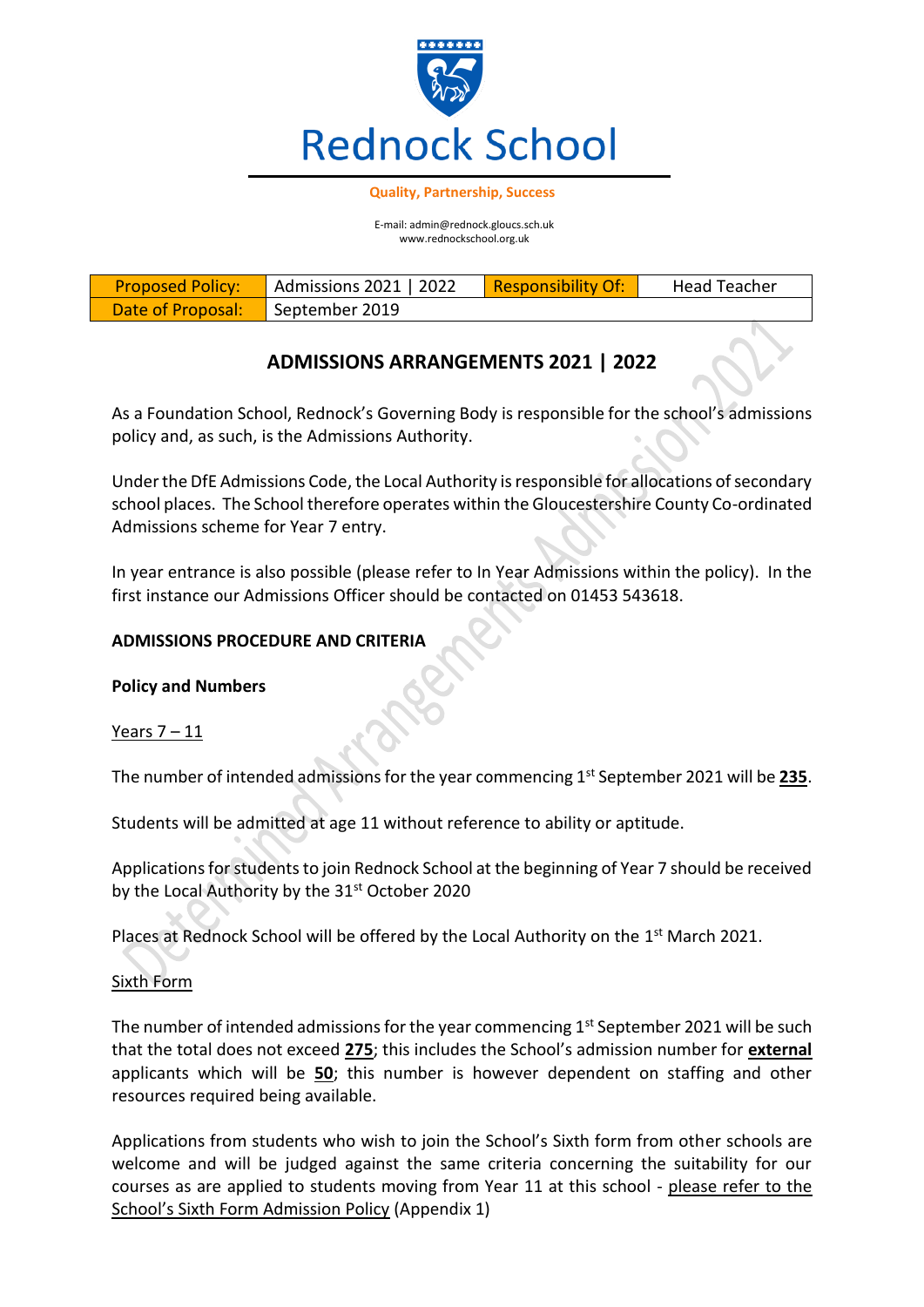### **Admissions Criteria**

# **Responsibility for deciding admissions criteria rests with the Governors of the School, the Admissions Authority.**

If applications for admissions exceed the number of places available, the Governors have agreed the following criteria, in the order set out below, to decide which children should be admitted:

- 1. A 'looked after child' (1) or a child who was previously looked after, but immediately after being looked after became subject to an adoption (2), child arrangements order (3) or special guardianship order (4) including those who appear (to the admission authority) to have been in state care outside of England and ceased to be in care as a result of being adopted (5):
	- (1) A 'looked after child' is a child who is (a) in the care of a local authority or (b) being provided with accommodation by a local authority in the exercise of their social services functions (see the definition in Section 22(1) of the Children Act 1989) at the time of making an application to a school. In Gloucestershire, such children are referred to as Children in Care.
	- (2) This includes children who were adopted under the Adoption Act 1976 (see Section 12 adoption orders) and children who were adopted under the Adoption and Children's Act 2002 (see section 46 adoption orders).
	- (3) Under the provisions of section 12 of the Children and Families Act 2014, which amend section 8 of the Children Act 1989, residence orders have now been replaced by child arrangement orders.
	- (4) See Section 14A of the Children Act 1989 which defines a 'special guardianship order' as an order appointing one or more individuals to be a child's special guardian (or special guardians).
	- (5) A child is regarded as having been in state care outside of England if they were in the care of or were accommodated by a public authority, a religious organisation or any other provider of care whose sole or main purpose is to benefit society.
- 2. Children who have a brother or sister currently attending the school, and where that sibling will also continue to be in attendance at Rednock when the applicant enters the school. (Sibling is defined as a brother or sister, half-brother or half-sister, adopted brother or adopted sister, step brother or step sister or the child of the parent / carer's partner and, in every case, the child must be living in the same family unit at the same address.)
- 3. Children who live in the priority catchment area i.e. the parishes of Dursley, Cam, Coaley, Uley, Stinchcombe, Owlpen, Nympsfield, Slimbridge, Alkington, Ham & Stone, Berkeley, Sharpness, North Nibley and Hinton & Hamfallow. A map of the catchment area is available to be viewed at school.
- 4. Children for whom only this particular school is appropriate due to an exceptional medical condition. Applications under this criterion will only be considered if they are supported by a written statement from the child's doctor at the time of submitting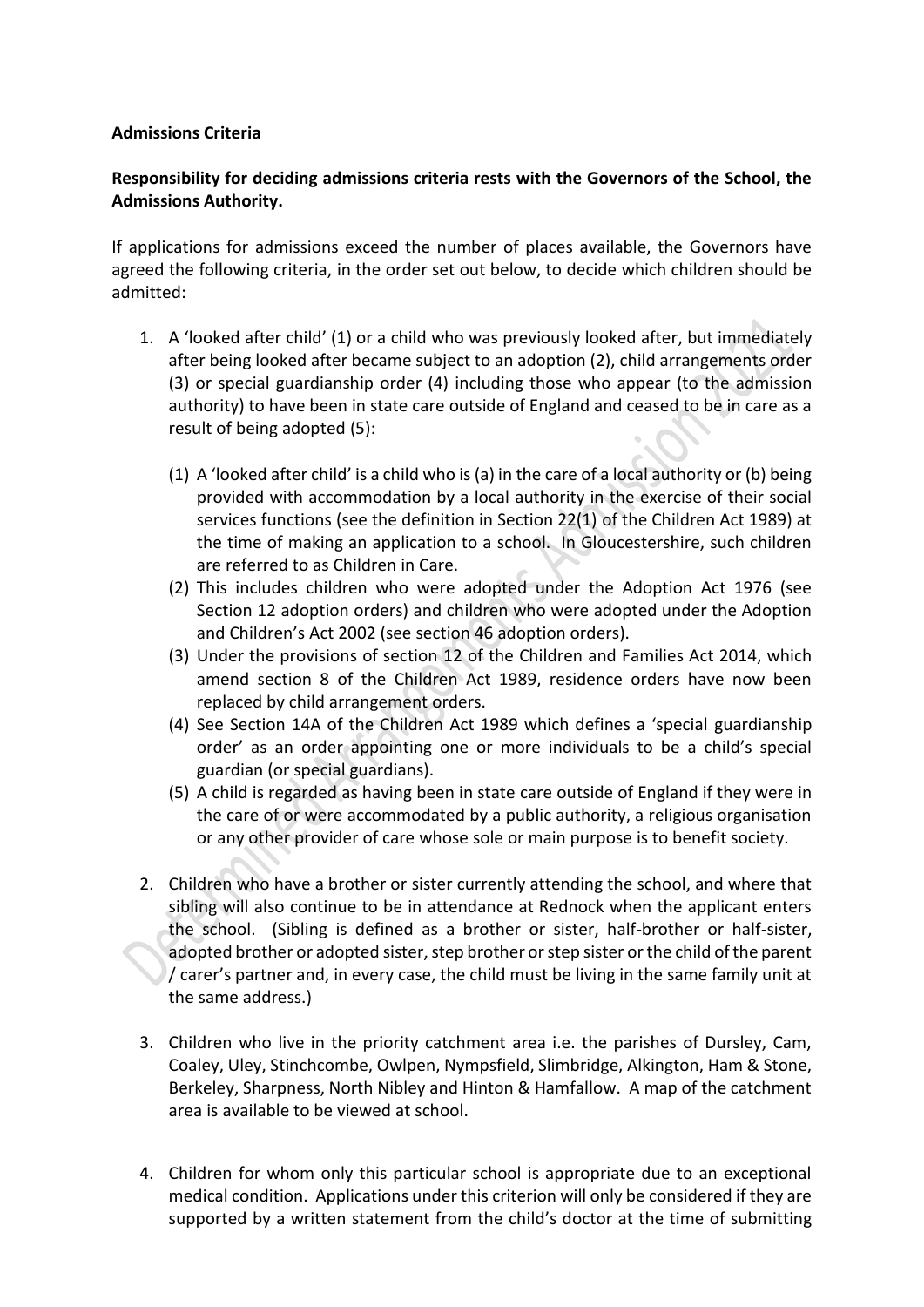the application. This must demonstrate that there is a very specific connection between medical need and the facilities or resources of this school. The final decision to accept a child under this category will be made by the governors' admission subcommittee through consultation with an independent medical practitioner.

5. In the event of oversubscription in any of the above criterion, places will be allocated to children with the strongest geographical claim, measured in a straight line from the ordnance survey point of the child's home address (including flats) to the ordnance survey point of the school, using the Local Authority's computerised measuring system, with those living closer to the school receiving the higher priority.

In the event of a tie between 2 or more children on application – once criterion 5 has been followed - a process of random allocation will be followed by the School's Governing Body.

# **In-Year Admissions (Secondary Transfer)**

The Local Authority will no longer be responsible for offering places to children on behalf of all schools and academies but the Local Authority will maintain the statutory duty of being responsible and aware of all students and vacancies within schools and academies within Gloucestershire.

Any application for school places made outside the normal primary to secondary year of entry to the school must therefore be made directly to the Governing Body in the first instance. The request will be passed to the Admissions Officer.

Places will only be offered if the relevant school year group has vacancies.

If there are no places available an Indicated Interest Register will be held (see Waiting List and Indicated Interest Register)

#### Fair Access Protocols

The school has signed up to the In-Year Fair Access Protocols held by the Local Authority. Therefore, should a vulnerable child within these Protocols require a place at the school, they will take precedent over any child on the waiting list.

Likewise, pupils with a statement of Special Educational Needs (SEN) or Educational Health Care Plans (EHC) naming the school will not form part of the oversubscription criteria and places will be allocated outside the usual arrangements in this policy.

#### **Waiting List and Indicated Interest Register**

# **Primary to Secondary Transfer**

Where the number of applications exceeds the school's capacity, students who are not offered places initially will have the opportunity to place their application on a waiting list. The waiting list will be maintained for at least two terms in the academic year of admission, i.e. until 31<sup>st</sup> December following an application for admission at the start of September. If a place becomes vacant, students on the waiting list will be offered places in the order defined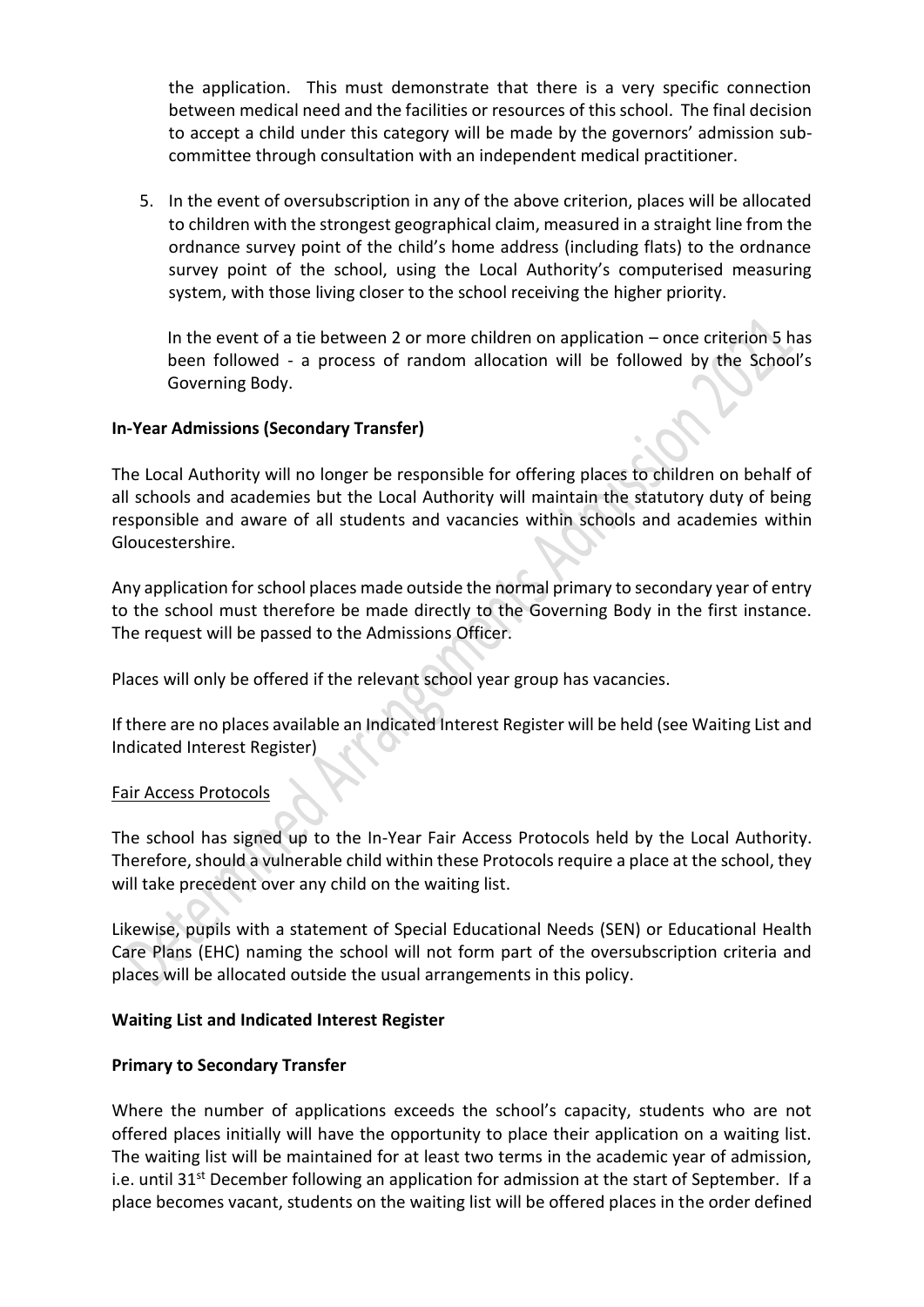by the above oversubscription criteria. Priority is not given based on the date that the application for admission is received. Therefore, for example, if a student moves to a location near to the school after the normal admissions process has been completed and they have a higher priority based on the above criteria, they will be ranked above those with lower priority already on the list.

### **Secondary Transfer**

If there are no places available in the relevant year group, the child will be placed on an Indicated Interest Register. The order of the register will conform to the admissions criteria as listed above.

### **School Transport**

Home to school transport is provided by the Local Authority in specific circumstances. This includes transport for school students who need to travel 3 miles or more to their nearest school. However, parents are not entitled to free transport if they choose to send their child to a school that is not their nearest one.

Details of bus routes and current fares are available from the School Office.

Further details on transport to secondary school and an application form are available from the Transport Team (0-16) on 01452 425407 or by visiting the website on [www.gloucestershire.gov.uk/educationtransport](http://www.gloucestershire.gov.uk/educationtransport)

#### **Admission Appeals Procedure**

Appeals against decisions on admissions to Years 7 to 11 may be made on application to an independent Appeals Committee. Details of the name and address of the clerk to the appeals committee may be obtained from the Admissions Officer at the school and full details of the appeal procedure will be sent free on request.

The Appeals Committee will meet in line with the Appeals Timetable below to consider appeals:-

# Appeals Timetable

- Appeals for on-time applications must be heard by 6<sup>th</sup> July or the next working day if the 6 th July falls on a weekend.
- Appeals for late applications should be included with those being heard for the same admissions round. However, if this is not feasible, appeals for late applications must be heard within thirty school days of the appeal being lodged.
- Appeals for in-year admissions must be heard within thirty school days of the appeal being lodged.

Appeals are conducted in accordance with the DfE Regulations as to the holding of appeals on Admissions.

For full details of admissions procedures and terms, please refer to Gloucestershire County Council booklet "Applying for your child's place at secondary school" – available from the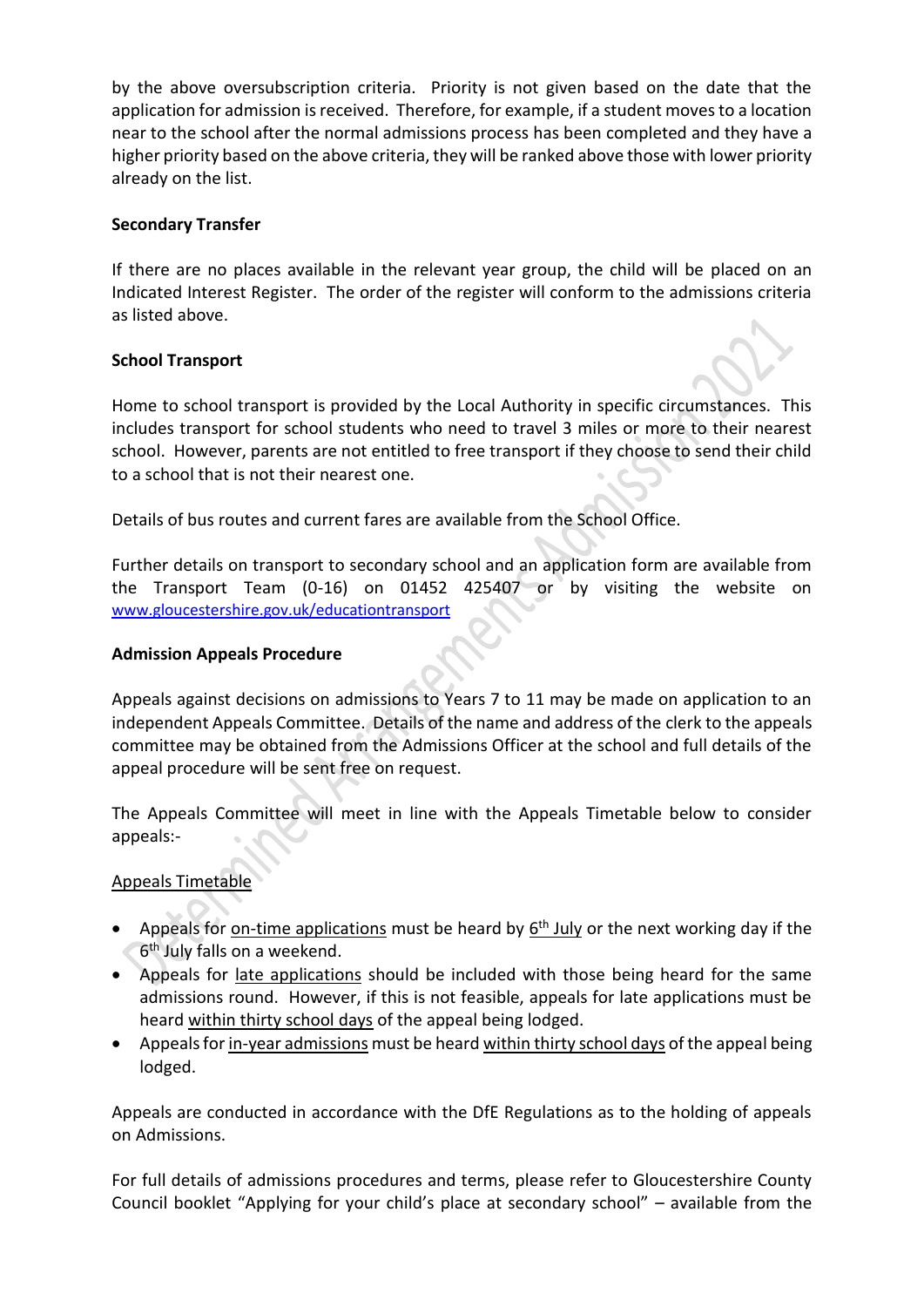Admissions Team (0-16) on 01452 425407 or from the GCC website at [www.gloucestershire.gov.uk/schooladmissions.](http://www.gloucestershire.gov.uk/schooladmissions)

Appendix 1

# **SIXTH FORM ADMISSION ARRANGEMENTS 2021 | 2022**

Rednock School has a highly successful Sixth Form and offers Advanced Subsidiary, Advance Level Courses, other Level 3 courses and some Level 2 courses in a wide range of subjects. In considering applications, the School's aim is to accept students onto courses on which they can be successful. Evidence for making this judgement has to be an appropriate level of prior academic achievement.

#### **METHOD OF APPLICATION**

The Prospectus and Application Forms are published in Term 1 of the year preceding entry and are available to all.

They are specifically issued to Year 11 students who attend the Sixth Form Information Evening in November. They are also available on request from the School Office.

#### **ENTRY REQUIREMENTS**

To begin an A-Level or Level 3 BTEC course you will normally need a minimum of five GCSEs at Grade 5 or above. In most cases it is desirable to have at least grade 6 (or equivalent) in the subjects you wish to study and a grade 5 in English and Maths.

There are no entry requirements for the Employability Pathway apart from a commitment to the course, self-motivation and a willingness to learn.

Guidance from staff for suitable courses is based on predicted GCSE grades and further tailored based on results in the August. The aim is to ensure that students select courses on which they are most likely to succeed. Four suggested pathways are laid out to guide students to subjects that will enable them to be successful. These pathways are determined by GCSE Averages Point Score (APS). Students are given a Grade average requirement for the pathway they wish to follow and courses are available to them based upon this.

Sixth Form staff will have exact Pathway information based on summer GCSE results and will use this to make final guidance on courses. Discretion over pathways and exact courses will rest with the professional judgement of the Sixth Form Team and the Senior Leadership Team. Any challenge to entry will be resolved by the Senior Leadership Team member with responsibility for oversight of the Sixth Form, Deputy Head Teacher or Head Teacher by no later than the 1<sup>st</sup> September 2021.

#### **APPLICATIONS FROM STUDENTS WHO ARE NOT MEMBERS OF REDNOCK SCHOOL**

We welcome applications from external students. The academic entry requirements for courses are identical for external applications as they are for internal applicants.

#### **ADMISSION NUMBERS**

The number of intended admissions for the year commencing 1st September 2021 will be such that the total does not exceed 275; this includes the school's admission number for **externa**l applicants which will be **50**. If external applicants exceed this number the school will give priority to applications as follows: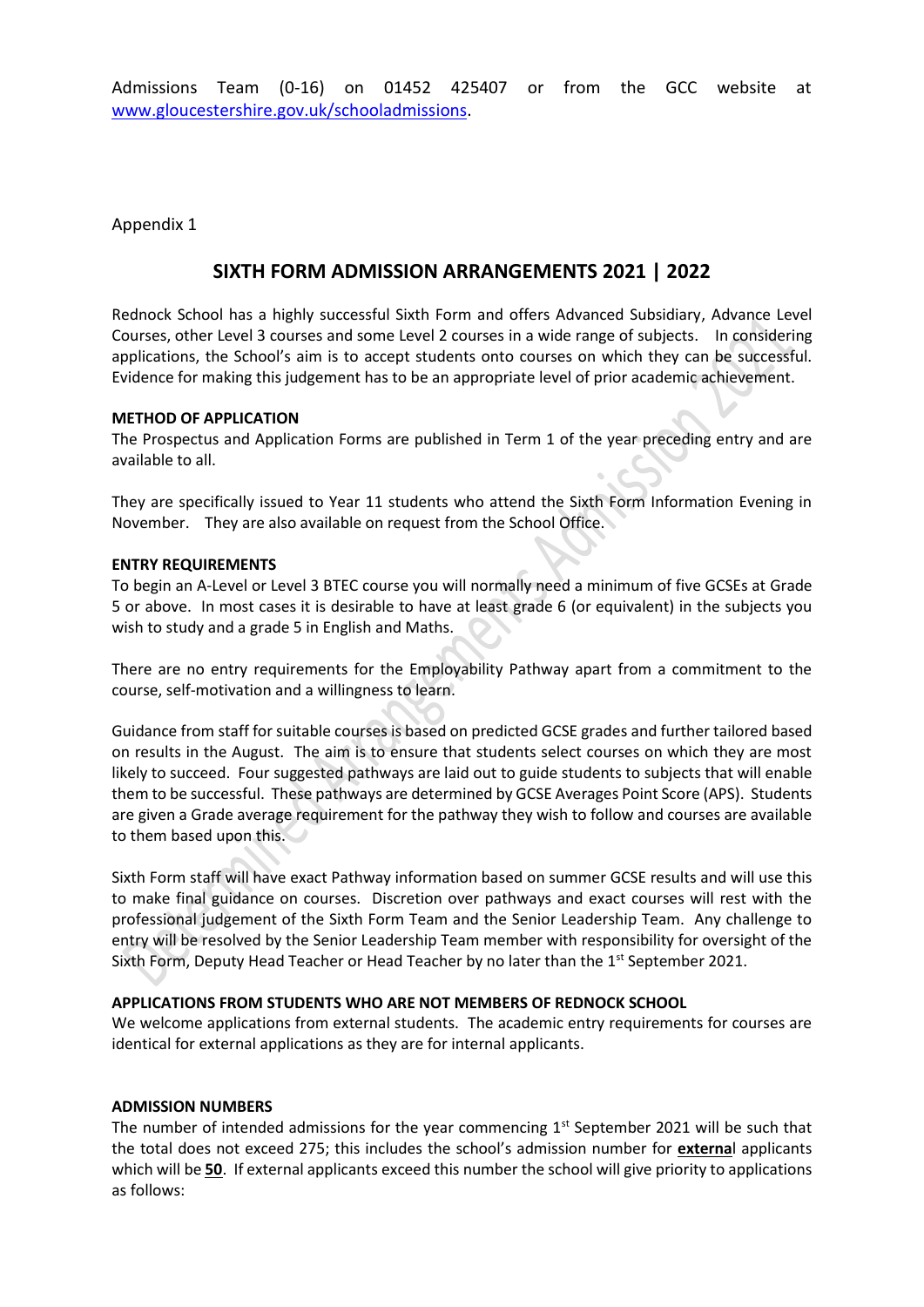- 1. A 'looked after child' (1) or a child who was previously looked after but immediately after being looked after became subject to an adoption (2), child arrangements order (3) or special guardianship order (4):
	- (1) A 'looked after child' is a child who is (a) in the care of a local authority or (b) being provided with accommodation by a local authority in the exercise of their social services functions (see the definition in Section 22(1) of the Children Act 1989) at the time of making an application to a school. In Gloucestershire, such children are referred to as Children in Care.
	- (2) This includes children who were adopted under the Adoption Act 1976 (see Section 12 adoption orders) and children who were adopted under the Adoption and Childrens Act 2002 (see section 46 adoption orders).
	- (3) Under the provisions of section 12 of the Children and Families Act 2014, which amend section 8 of the Children Act 1989, residence orders have now been replaced by child arrangement orders.
	- (4) See Section 14A of the Children Act 1989 which defines a 'special guardianship order' as an order appointing one or more individuals to be a child's special guardian (or special guardians).
- 2. Students who have attended this school as Year 11 students.
- 3. Siblings of students on roll at the school on  $1<sup>st</sup>$  September 2017. (Sibling is defined as a brother or sister, half-brother or half-sister, adopted brother or adopted sister, step brother or step sister or the child of the parent / carer's partner and, in every case, the child must be living in the same family unit at the same address.)
- 4. Students who live in the priority catchment area ie the parishes of Dursley, Cam, Coaley, Uley, Stinchcombe, Owlpen, Nympsfield, Slimbridge, Alkington, Ham & Stone, Berkeley, Sharpness, North Nibley and Hinton & Hamfallow.
- 5. Applications which do not fall into the above criteria will be selected according to the proximity of the student's home address to the school. Where the number exceeds the school's capacity, students who are not offered places initially will have the opportunity to place their application on a waiting list. The waiting list will be maintained for at least two terms in the academic year of admission, i.e. until 20<sup>th</sup> December in Year 12 following an application for admission at the start of September. If a place in the year group becomes vacant, students on the waiting list will be offered places in the order defined by the above oversubscription criteria. Priority is not given based on the date that the application for admission is received. Therefore, for example, if a student moves to a location near to the school after the normal admissions process has been completed and they have a higher priority based on the above criteria, they will be ranked above those with lower priority already on the list.

#### **ADMISSIONS APPEALS PROCEDURE**

Applicants refused admission to our Sixth Form are entitled to appeal to an independent Appeals Committee. Details of the name and address of the clerk to the appeals committee may be obtained from the Admissions Officer at the school and full details of the appeal procedure will be sent free on request. For admission to Year 12 or 13, a prospective student may make their own appeal in addition to or instead of an appeal by the student's parents.

• Where the offer of a place would have been conditional upon exam results, appeals must be heard within thirty (30) school days of confirmation of those results.